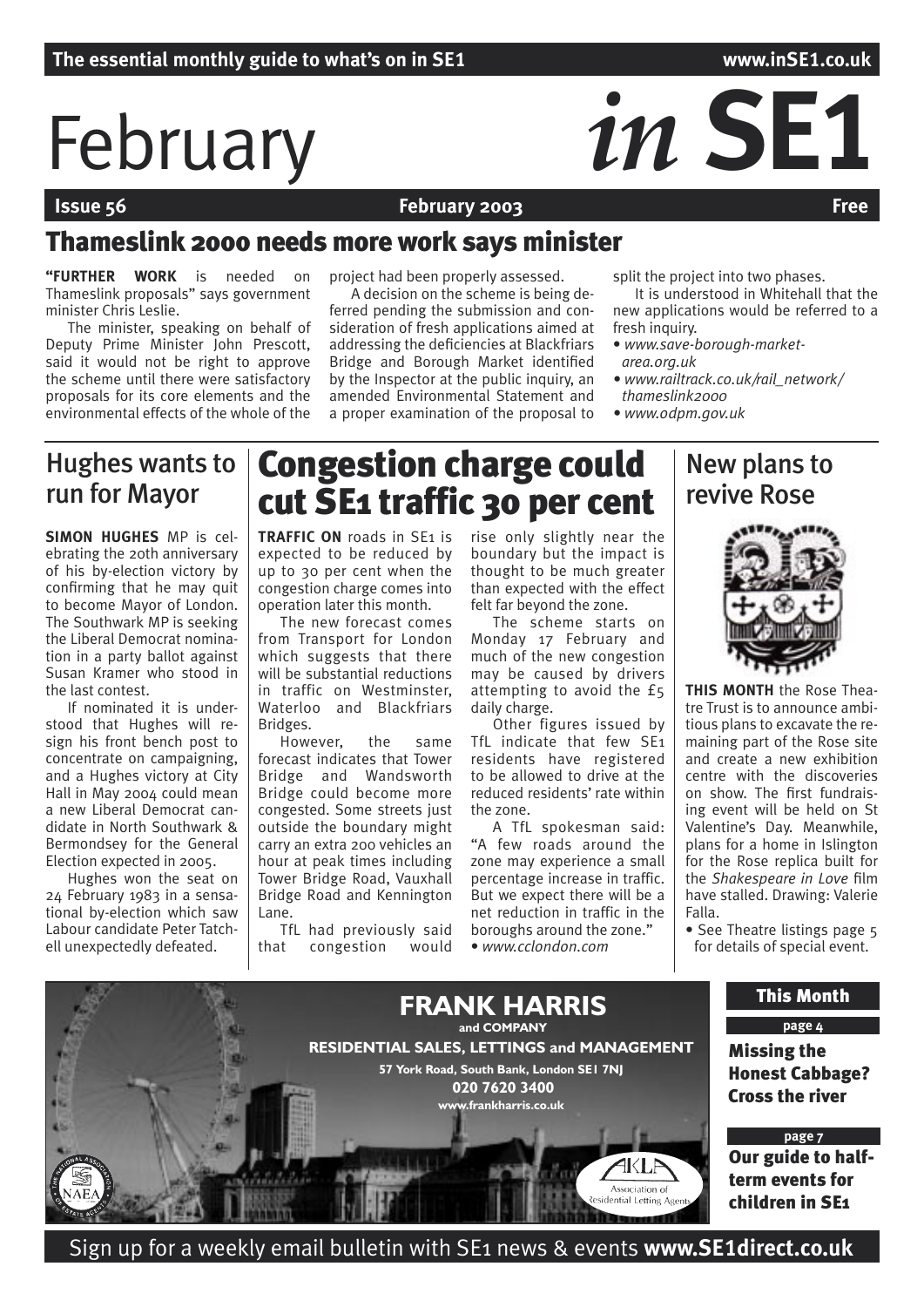with the nearby Union Street Conservation Area and would result in unacceptable loss of natural light in the flats opposite. Permission had originally been granted for just a five-storey building. Chris Lloyd of AZ Urban Studio speaking for the developers said: "We didn't expect

# *in* **SE1**

**27 Blackfriars Road London SE1 8NY**

TEL 020 7633 0766 FAX 020 7401 2521 EMAIL newsdesk@*in***SE1**.co.uk www.in**SE1.co.uk** 

© 2003 Bankside Press

EDITOR Leigh Hatts

PRODUCTION EDITOR James Hatts

**CONTRIBUTORS** Farouk Campbell Anne Critchley Crystal Lindsay Marion Marples

PRINTED BY Copyprints Ltd, 1 Talbot Yard, SE1 1YP

# **ADVERTISING**

For details of our competitive rates call us for a rate card on 020 7633 0766 or email sales@*in***SE1**.co.uk

# **SUBSCRIPTIONS**

To receive the next 12 issues please by post in the UK please send a cheque for £6 to the address above, made payable to *in* **SE1**.

# **LISTINGS**

Details of events to be considered for inclusion next month should be sent by 18 February to the Listings Editor at the above address, or by fax or email.

# **DISCLAIMER**

Every effort is made to ensure the accuracy of our listings and features but all details are subject to alteration by venues and organisers and no responsibility can be accepted for any inaccuracies.

# **Elephant back on track says Council**

**SOUTHWARK COUNCIL**  announced last month that it had taken the next step to get the Elephant and Castle regeneration process back on track.

The council's Executive has endorsed the first stage of its Comprehensive Development Framework for the £1bn regeneration of the Elephant.

The agreement of the document marks the reestablishment of the regeneration scheme after the breakdown last year of the council's partnership with Southwark Land Regeneration.

Catherine Bowman, Executive Member for Regeneration and Economic Development, said: "This is a huge step towards a new look, revitalised, Elephant and Castle … This initial proposal will form the basis of the regeneration and we look forward to working with the residents and businesses to rejuvenate the area."

Long-suffering residents of the Elephant should now receive regular updates from the council via a series of regeneration newsletters.

The full Comprehensive Development Framework (which will include visual designs by architects Foster and Partners) will be submitted to the Council's Executive this spring after which it will be released for public consultation.

*•*See poll results on page 8 •*www.southwark.gov.uk*

# Union Street plans on hold

**A PROTEST** meeting at the Welsh Chapel turned into a celebration when news arrived that a planning application for a 19-storey tower had been withdrawn in the face of opposition.

The site is in Union Street opposite the former parcels sorting office and objections had been based on concerns about height, design, noise and increased traffic.

The planning committee had already been advised by officers that the building was too high, out of context

# Park Street's Borough Cafe to close

PARK STREET'S Borough Cafe is set to close this summer as the owners are forced out by rising rents in Borough Market's Park Street.

Maria Moruzzi and her family have entertained actors and film crews for more than 40 years at the cafe which has been seen in dozens of TV dramas and films including *Bridget Jones' Diary*.

"We can't afford to keep going with a small business like this" says Maria Moruzzi. "It's a shame but times change and I'll be opening a market cabin on two days a week.

"We're in an episode of The Bill later this year for the third time. Jamie Oliver likes it in here. I've also served Danny Baker, former Chancellor Nigel Lawson and Sean Connery." •*www.boroughmarket.org.uk* such a negative response from local people." But Ted Bowman, a resident for more than 40 years, said: "It seems the council heard our con-

cerns that the proposal was unsuitable for the area".

# **Bankside Restaurant and** *in* **SE1**

**BANKSIDE RESTAURANT** and *in* **SE1** apologise to those readers who were too late for Bankside's January sale offer which ended on 19 January and not at the end of the month. As a special offer readers who take this issue of *in* **SE1** to Bankside Restaurant any day between Monday 3 and Sunday 9 February can enjoy a 50% discount.

- This offer is valid from 3 to 9 February and only applies to food served in the restaurant. Brasserie meals will be served at normal prices.
- •T 020 7633 0011

• *www.banksiderestaurants.co.uk*

# **[ SE1 Direct ]**

Don't miss out on our weekly email updates

**www.SE1direct.co.uk**



# **Events on Sunday 9 February at Morley College**

**Scandinavian Cultural Day** (1168VF) **Spanish Cultural Day** (1161VF) **Chinese New Year** (109VF) **Places left for Italian Stage 3** (1955)  **Revision Workshops: Italian Stage 1** (187VF) **Portuguese Stage 2/3** (1115VF) and **Greek Stage 2/3** (175VF)

**Paris – its Arts and Culture trip 21.03-23.03** (EV156) **ENROL NOW!** *for further details please contact the departmental secretary Humanities and Languages on 020 7450 1836, to enroll call 020 7928 8501*

**Morley College, 61 Westminster Bridge Road, London SE1 7HT Tel** 020 7928 8501 **Fax**: 020 7928 4074 **General Email**: enquiries@morleycollege.ac.uk

Morley College Ltd is a company limited by guarantee registered in England No. 2629936. Reg Charity No. 1928623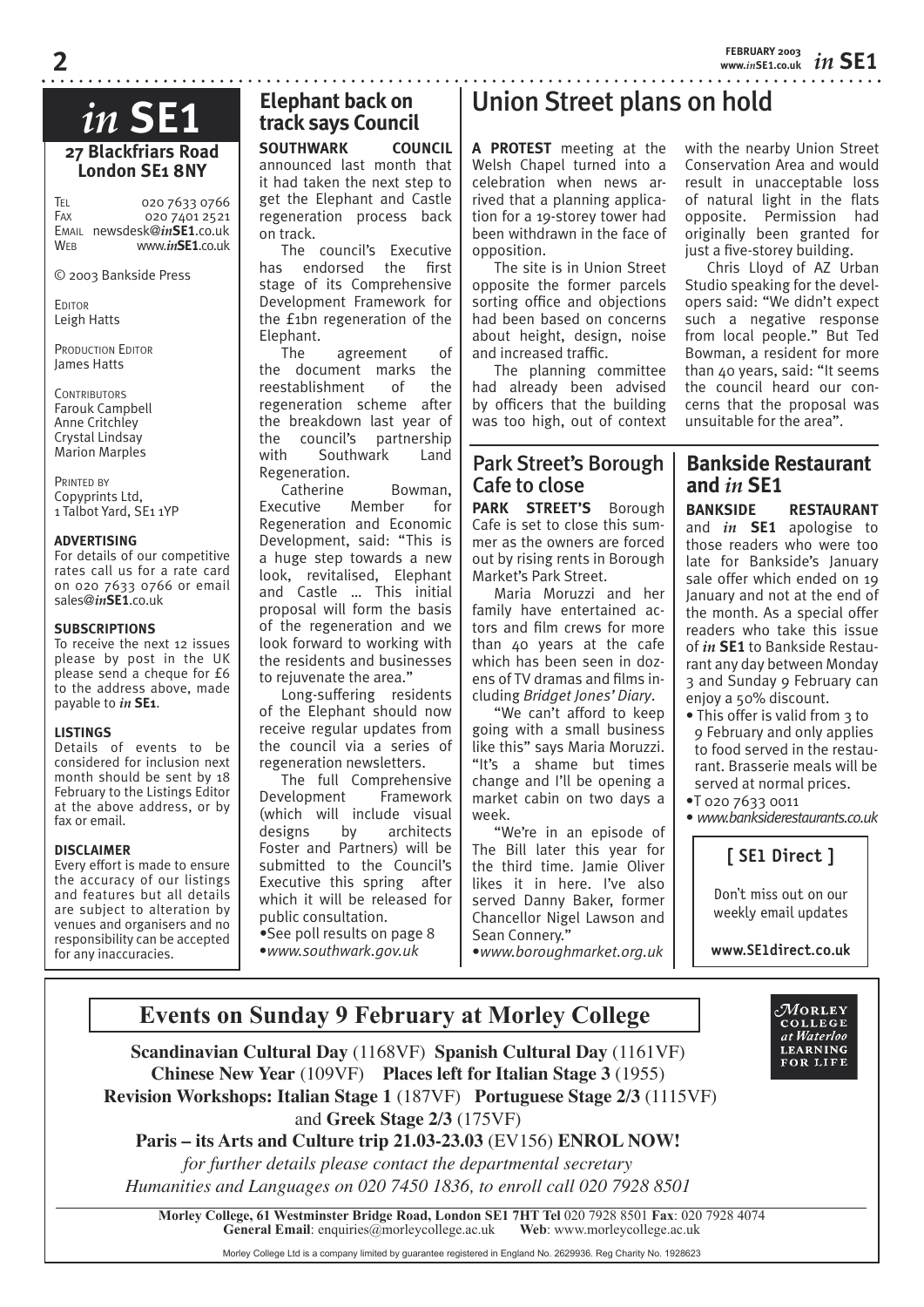# Bankside Community Chest grants now available now

**BANKSIDE COMMUNITY** Chest grants are available for improving a space with hanging baskets, bird boxes, window boxes or making a garden. Projects with neighbours or housing associations qualify to be considered for awards from £50 to £250 for a group application. The closing date is Friday 28 February. Details from Adele Morris at Bankside Open Spaces Trust on 020 7261 1009 or *adele@bost.org.uk*

# **Wellingtons** health club closes

**WELLINGTONS HEALTH** club in Lower Marsh has suddenly closed. It is understand that a rent rise prompted the swift action. Wellingtons was well established having opened before similar establishments nearby which followed in the late 1990s. Also closing in Lower Marsh is Cohen's, the clothing shop on the corner of Frazier Street. The closing down sale includes BHS seconds.

# Saatchi gallery to open at County Hall this spring

**HIGHLIGHTS OF** the launch exhibition at the new Saatchi Gallery at County Hall this spring will include a Damien Hirst retrospective featuring Hymn, the 20ft anatomical doll he sold to Mr Saatchi for £1m, and the famous pickled shark, sheep and cow that first made his name. One of Tracey Emin's unmade beds is also to be a permanent exhibit.

Charles Saatchi's 40,000 sq ft gallery, designed to house his 3,000-piece collection of modern art, is also expected to launch an alternative Turner Prize worth £40,000.

# New worker for West Bermondsey Community Forum

**THE WEST** Bermondsey Community Forum has appointed Adam Forbes as the worker to help run the independent voice for residents, workers and organisations in the area bounded by Borough High Street, Guy's Hospital, Tower Bridge Road, New Kent Road and Harper Road. Funded by Neighbourhood Renewal, WBCF has a budget to support local people's ideas for improving the area.

A Gardening Club, initially running for 12 weeks, will use space around Charterhouse's building. More information is available on 020 7403 1676 or *forbes\_adam@yahoo.co.uk.*

# Waterloo Post Office to close

**WATERLOO ROAD** Post Office is to close at Easter. Falling customer numbers and "further customer losses" once pensions are paid direct to bank accounts is the reason being given by the Post Office's head of area Kevin Ray. Users are to be directed to Blackfriars Road

and Westminster Bridge Road branches.

Among those protesting are Lambeth Council Leader Peter Truesdale and Vauxhall MP Kate Hoey.

Nationwide 28 million people visit a Post Office branch every week.

•*www.postoffice.co.uk*

# **Hard Work by Polly Toynbee** book ¨ *review*

. . . . . . . . . . . . . . . .

**"AN OLD-STYLE** monstrosity filled with rows of depressed or angry people" is how Polly Toynbee describes the Social Security office in Blackfriars Road in her astonishing book *Hard Work* (Bloomsbury £6.99).

The author spent six weeks living on a low wage. She shopped at the Elephant which she found to be "a lively place with a struggling run-down air surrounded by stalls and shops selling brands no well-off person ever heard of". Her greatest scorn is reserved for Crazy George's where "everything is extraordinarily expensive'

Work involves a shift at the bakery in Bermondsey where she finds it hard to get paid. But this work is better than the cold calling from an office behind St George's Church or the jobs offered by unsatisfactory agencies in Borough High Street.

Here is proof that both workers and consumers suffer from privatisation even at Guy's. It could make you angry. • *www.inSE1.co.uk/books*

# **Volunteers** Needed

# Making Homes Safer

Visit elderly, isolated, disabled people in SE17 to carry out Home Safety Assessments for a few hours a week.

We offer training, ongoing support, expenses and flexible volunteering times.

Call Sophia or Paulette to find out more. 020 7928 9521 or email sophia.appleby@blackfriars-



# **SE1 Snippets > > > > >**

**RAIL ARCHES RELAUNCHED**  $Six$  business under the Joan Street railway arches behind Southwark Station have been completed at a cost of £1.85m. Three have already been reserved for a restaurant which plans to recruit and train local people. This could be a successor to the South of the River restaurant which closed to make way for the tube station.

**ALLY PALLY CONCERT** Stephen Disley, As-<br>sistant Organist at Organist at<br>rk Cathedral Southwark and director of the girls' choir, is playing Alexandra Palace's famous Willis concert organ in the Palm Court on Wednesday 5 February at 7.30pm. Admission is £7 and refreshments will be available. •T 020 8888 3894 *•www.allypallyorgan. org.uk*

**THEATRE FUNDING WORRIES** David Lam of the Young<br>Vic has described Vic has changes in funding as<br>"a real blow". The Association of London Government is considering giving more to sport in its first policy change for nearly 20 years. Also affected will be the Unicorn children's theatre due to move into Tooley Street. A decision is expected early this month.

**HAYWARD GALLERY** The Hayward Gallery on the South Bank has now closed for<br>refurbishment New refurbishment. New<br>developments will developments include an artistdesigned space for public programmes, a new café and improved access. The next exhibition is the National Art Collections Fund centenary show opening in October. •*www.hayward.org.uk*

# **Blackfriars Wine Bar**

 **The South Bank's best kept secret invites you to discover the charm of an** *authentic* **WINE BAR**

**We have an extensive range of over 100 different wines from the Old and New World**

**Luncheon and snacks available Open 10am till late Monday to Friday**

**ARCH 80, SCORESBY STREET, SOUTHWARK LONDON SE1 TEL: 020 7928 0905**

3 mins from Southwark station • 5 mins from Tate Modern

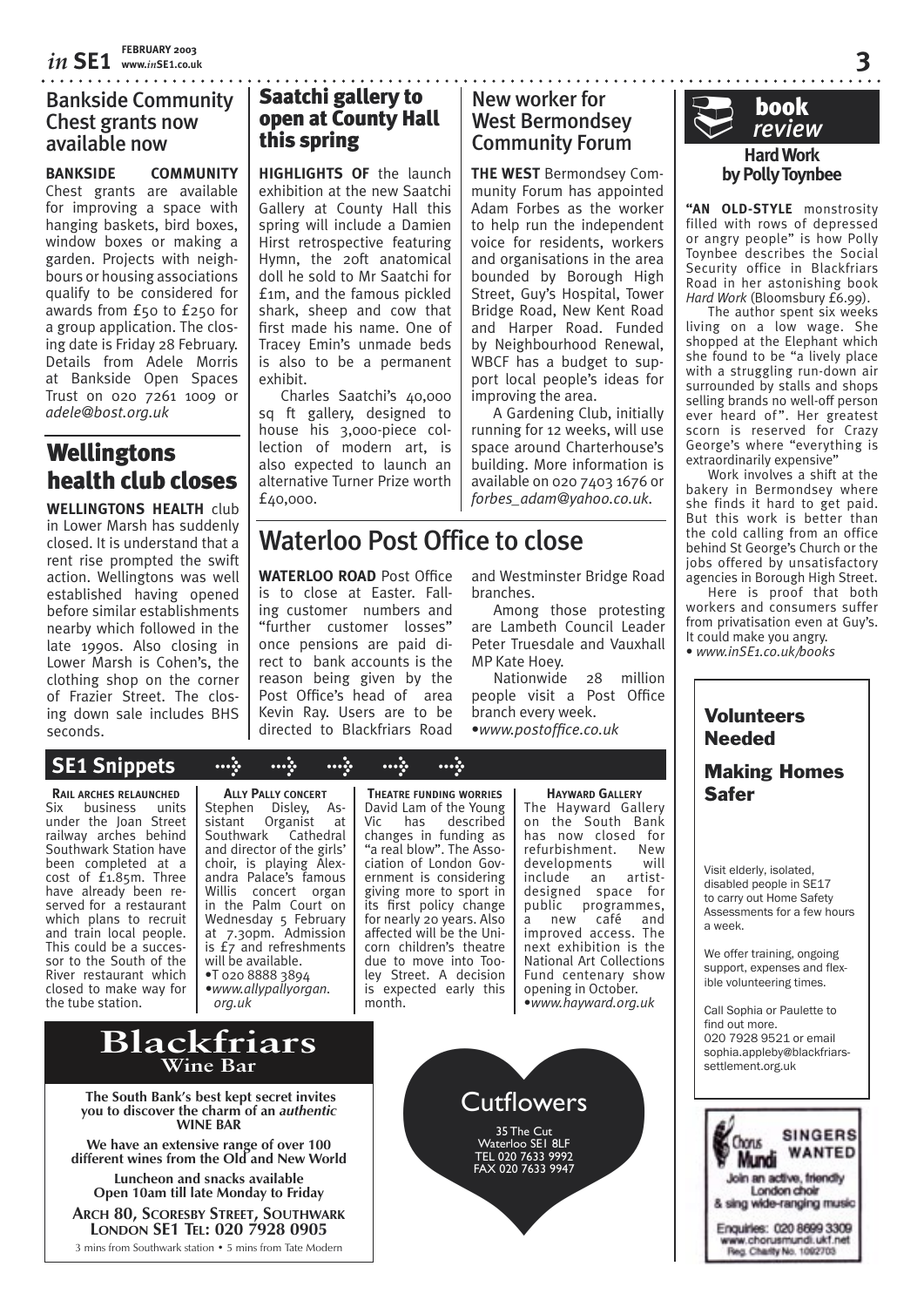

# theatre ® *review*

# **New season announced at Shakespeare's Globe**

**THE SHAKESPEARE'S** Globe season from 8 May to 28 September will explore regime change in *Richard II*, *Richard III*  and *The Taming of the Shrew* by William Shakespeare, and Christopher Marlowe's *Edward II* and *Dido, Queen of Carthage*.

*Richard III* and *The Taming of the Shrew* will be all-female productions. "This season explores changes of power on three levels: in the state, in marriage and in man's relationship with the divine" says artistic director Mark Rylance. "*Richard II*, *Richard III*  and *Edward II* reveal struggles between the personal affections and worldly responsibilities of the powerful. *The Taming of the Shrew* controversially explores the change from individual to married couple. And the rarely played *Dido, Queen of Carthage*  proposes that all our changes may be responses to divine influences." Mark Rylance will play Richard II.

- Booking opens on 12 February.
- T 020 7401 9919

• *www.shakespeares-globe.org*



# **Honest Cabbage sous chef now at Horn Tavern**

**A PUB** at the north end of the Millennium Bridge will be of interest to those living and working in SE1. The historic Horn Tavern, just behind the College of Arms, as been relaunched as the Centre Page Pub with Samantha Tahcherts-Hick as from the Honest Cabbage as joint head chef. At the much missed Cabbage in Bermondsey Street Samantha was Sous Chef.

Manager Stuart Dunn, whose background includes Balls Brothers, says that the menu is very similar to that at the Honest Cabbage with changes on a regular basis, good English dishes and a mix of world tastes and flavours.

The pub is looking to SE1 by opening at weekends unlike some of its five day a week neighbours. It remains home to the London Scuba Club which meets nearby. Lunch in February is £25 including a bottle of wine. • 29 Knightrider Street EC4

• T 020 7236 3614

LEIGH HATTS

# **The Old Vic**

The Cut T 020 7369 1722 www.oldvictheatre.com

**Until Saturday 15 February THE TEMPEST**

*7.30pm; £10-£37.50* Acclaimed production from Sheffield's Crucible Theatre with Derek Jacobi and Daniel Evans. Directed by Michael Grandage.

## **Wednesday 5 February THE OLD VIC CONCERT**

*7.30pm; £250 from 020 7620 0558* Opportunity to see Elton John and Kevin Spacey as they perform together on stage for the first time. Featuring a remarkable line-up of friends including Ms Dynamite, Diana Krall, Lulu and Sinead O'Connor along with Elton John's own band. In aid of the Old Vic Theatre. (Call Clarissa or Nick on 020 7620 0558 to book £500 ticket for the Pre-show reception and the concert or £1000 for the concert and the post-show party at a secret location.)

## \_\_\_\_\_\_\_\_\_\_\_\_\_\_\_\_\_\_\_\_\_\_\_\_\_\_\_\_\_\_\_\_\_\_\_ **Museum of London**

London Wall T 020 7814 5777

**Sunday 2 February TAMESUBUGA**

*1pm, 2pm & 3pm; free*

A 20 minute drama about Tamesubuga, an Iron Age woman dweller in a Southwark riverside settlement, whose life changed when the Romans arrived.

### \_\_\_\_\_\_\_\_\_\_\_\_\_\_\_\_\_\_\_\_\_\_\_\_\_\_\_\_\_\_\_\_\_\_\_ **Rose Theatre Exhibition**<br>Park Street T 020 7 T 020 7261 9565

# **Friday 14 to Sunday 16 February THE LOVES OF SHAKESPEARE'S WOMEN**

*7.30pm; £15* Susannah York performs her 40 minute one-woman show which includes speeches and sonnets from Shakespeare's most famous female characters, interwoven with commentary by York. A Rose Theatre Trust fundraising event to enable further excavation of the Elizabethan theatre site. Tickets include wine and canapés by Bankside Restaurant. (For an extra £7 ticket holders can also enjoy a special post-performance meal at the restaurant.)

# \_\_\_\_\_\_\_\_\_\_\_\_\_\_\_\_\_\_\_\_\_\_\_\_\_\_\_\_\_\_\_\_\_\_\_ **Royal National Theatre**<br> **Royal National Tozo 7**

T 020 7452 3000 www.nationaltheatre.org.uk

### **Saturday 8 to Saturday 15 February THE THREEPENNY OPERA**

*Cottesloe; 7.30pm; £10-£27* Brecht's timeless story punctuated with songs and laced with dark humour exploring a world where morality has no home.

### **Saturday 15 February to Tuesday 18 March**

**LOVE'S LABOUR'S LOST** *Olivier; 7.15pm; £10-£33* Cast includes Denis Quilley.

# **Friday 21 February to Tuesday 13 May HONOUR**

*Cottesloe; 7.30pm; £10-£27* UK première of Joanna Murray-Smith's insightful play showing the failure of a marriage. Cast includes Eileen Atkins and Corin Redgrave.

### **Until Monday 10 February THE DUCHESS OF MALFI**

*Lyttelton; 7.30pm; £10-£33* Webster's sensational tragedy charts the calamitous consequences of a young widow's refusal to obey her brothers' command never to remarry. The trap is set which leads to exile, torture, madness and death.

**Until Saturday 8 February ANYTHING GOES** Theatre **ANYTHING GOES Cinema** 

> *Olivier; 7.15pm; from £10* Cole Porter's classic musical. The fabulous tune-filled, dance-peppered score

> includes *I Get A Kick Out of You*, *You're The Top*, I*t's De-Lovely*, *Blow, Gabriel, Blow, You'd Be So Easy To Love, All Through The Night* and the title number *Anything Goes*, which in both music and lyric so captures the spirit of the age.

# **Until Saturday 29 March**

**SHE STOOPS TO CONQUER** *Lyttelton; 7.30pm; from £10* Oliver Goldsmith's tale of class and courtship with the barmaid.

# **Until Saturday 29 March A LAUGHING MATTER**

*Lyttelton; 7.30pm; from £10* In her hilarious new play A Laughing Matter, April De Angelis goes behind the scenes. It's 1773 at the Theatre Royal Drury Lane. The crowd is getting restless. The leading man's unconscious. But the show must go on.

*The National is offering £5 off the top three ticket prices for evening performances of She Stoops to Conquer and A Laughing Matter when you book for both shows at the same time.*

*\_\_\_\_\_\_\_\_\_\_\_\_\_\_\_\_\_\_\_\_\_\_\_\_\_\_\_\_\_\_\_\_\_\_\_*  **St John's Waterloo** Waterloo Road T 020 7633 9819 www.stiohnswaterloo.co.uk

# **Tuesday 11 to Saturday 15 February RUTH**

*7.30pm; £8 (conc £5)*

A new play by Charles Smith, directed by Anthony Plumridge. This is the follow up to the acclaimed plays *St John Live!* and *Acts*. Ruth is a new dramatisation of the Old Testament book about a woman and her mother-in-law who live by their faith. They have no power or influence over their lives under the law of the time, but win men's respect by their strength of personality and persistence.  $\_$ 

# **Southwark Playhouse**

62 Southwark Bridge Rd T 020 7620 3494 w southwark-playhouse.co.uk

# **Friday 14 February to Saturday 1 March TWELFTH NIGHT**

*Fri & Sat 7.30pm; £5*

Shakespeare's timeless dark comedy which dissects the universal obsession with falling in love, is brought to life by the team behind last year's sell out *Macbeth*. Directed by Thomas Hescott. Additional performance on Thursday 20 February.

# $\_$

**Union Theatre**<br>reet T 020 7261 9876 204 Union Street www.uniontheatre.freeserve.co.uk

# **Until Saturday 15 February JACK PLEASURE**

*Tue-Sat 7.30pm; £10.50 (conc £8.50)* London première following great success at Edinburgh Festival. A theatrical road movie with a twist. Terry, a coach driver, has left his wife and now wants to escape his childhood town. Reduced to sleeping on his dad's sofa and unable to see a way out, one day in a bar he eavesdrops on a bizarre anecdote about a failed Dutch porn star. And thus, Jack Pleasure is born, as a career in the American porn industry beckons.

## $\_$ **Young Vic** 66 The Cut T 020 7928 6363

www.youngvic.org

# **Until Saturday 22 February RED DEMON**

*Mon-Sat 7.30pm; £19 (conc £10)* European English language première of Japanese Hideki Noda's acclaimed play.

**BFI London IMAX Cinema** The Bullring, South Bank T 020 7902 1234 www.bfi.org.uk/imax *Screenings daily 10.30am-9.30pm; £7.10 (conc £5.95; child £4.95)*

# **SANTA VS THE SNOWMAN 3D (U)**

The first ever IMAX 3D animated Christmas feature film. 3D glasses are essential to experience being transported to the North Pole. A polar feud of hilarious proportions where ultimately friendship reigns supreme.

# **CYBERWORLD 3D (PG)**

Come face to face with your favourite characters - Bart and Homer Simpson, 'Z' from Antz, and Phig the sassy cyber babe.

# **HUMAN BODY (PG)**

With the aid of stunning computer and real-life imagery director/producer Peter Georgi allows us to witness the myriad of fascinating processes that occur within the body every day. A free exhibition includes behind the scenes photos from the award-winning film. Wednesdays only.

# **HAUNTED CASTLE 3D (PG)**

You are beckoned to enter a castle...a haunted castle...Join Johnny as he enters the mysterious castle and begins to discover that things are not as they appear.

# **THE LION KING 2D (U)**

*Phone for times; £9.50 (conc £7; child £7))*

Disney's popular tale which follows the fortunes of a young prince in exile. With music by Tim Rice and Sir Elton John. See the special website at *www.disney.co.uk/ lionkingimax*

# **T-REX: BACK TO THE CRETACEOUS 3D (U)**

Dinosaurs are very much alive - at least in the mind of teenager Ally Hayden. When a museum accident transports Ally on an adventure back in time to explore the terrain and territory of life-size dinosaurs, she is thrust literally nose-to-nose with the largest and most realistic dinosaur ever to appear on a movie screen.

\_\_\_\_\_\_\_\_\_\_\_\_\_\_\_\_\_\_\_\_\_\_\_\_\_\_\_\_\_\_\_\_\_\_\_ **National Film Theatre**<br>5 April Bank **T** T 020 7928 3232 www.bfi.org.uk/nft

# **Wednesday 5 February HOW TO BE AN ECCENTRIC**

*6.30pm; £7.20 (conc £5.50)* Journalist and critic Geoff Brown presents an Archive Special dedicated to the films of Richard Massingham which will be touring cinemas throughout the UK. On the 50th anniversary of actor-director Richard Massingham's death this tribute recalls the well-meaning character he played to make the points sink home: bathe in five inches of water (a wartime fuel conservation requirement); drive and cross the road carefully; and always, always, sneeze into a handkerchief.

 $\_$ **Tate Modern**

Bankside T 020 7887 8888 www.tate.org.uk

# **Sunday 16 February TITANIC**

*3pm; £3.50 (conc £2)* Titanic (Herbert Selpin, Germany, 1943) 87'. The sinking of the Titanic provided inspiration not only for painters like Beckmann but also for the myth-makers of the cinema. In this brilliantly crafted example of Nazi propaganda, the disaster is attributed to British capitalist greed. With an introduction by Simon Brown (BFI), including contemporary newsreel and feature film extracts. English subtitles for main film.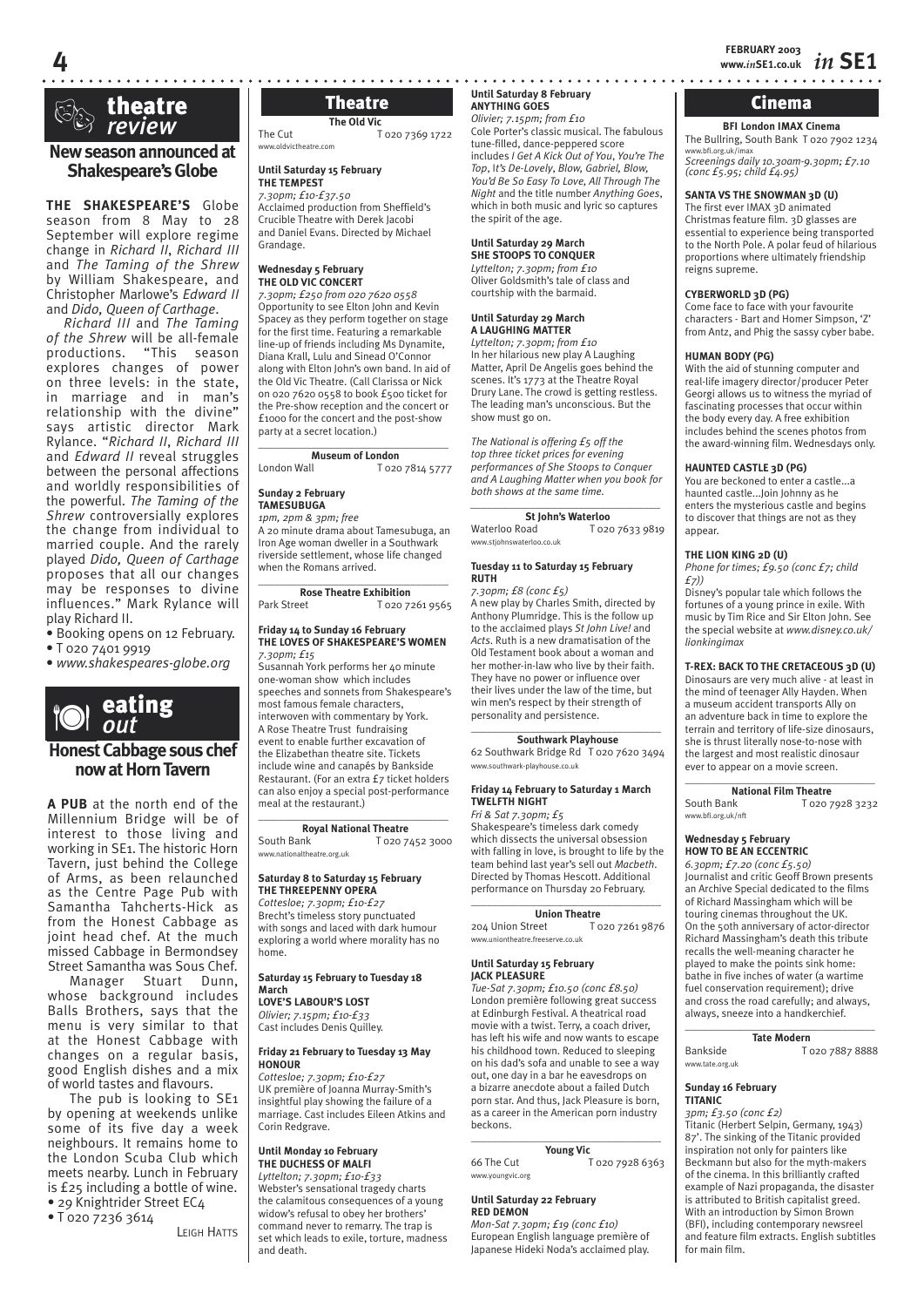# Exhibitions

**Artworks at Skooterworks** 132 Lower Marsh T 07939 516531 *10am-6pm; free*

**Monday 3 to Saturday 8 February THE GILA MONSTER** Recent works for sale by fine artists

Charlie Sutcliffe and Rebecca Pozzan.  $\overline{\phantom{a}}$  , where  $\overline{\phantom{a}}$  , where  $\overline{\phantom{a}}$  , where  $\overline{\phantom{a}}$ 

**Bankside Gallery**<br>Street T020 7928 7521 48 Hopton Street www.banksidegallery.com

**Until Sunday 23 February PHILIP REEVES: A RETROSPECTIVE** Showing a wider range of works in watercolour, gouache and printmaking.

 $\overline{\phantom{a}}$  , where  $\overline{\phantom{a}}$  , where  $\overline{\phantom{a}}$  , where  $\overline{\phantom{a}}$ The Bargehouse<br>
To<sub>20</sub> 7401 2255 Oxo Tower Wharf www.oxotower.co.uk *11am-7pm; free*

**Until Thursday 6 February DAVID BREUER-WEILL: PROJECT II** Fifty monumental paintings on topical issues. \_\_\_\_\_\_\_\_\_\_\_\_\_\_\_\_\_\_\_\_\_\_\_\_\_\_\_\_\_\_\_\_\_\_\_

**Design Museum**<br>Shad Thames To<sub>2</sub>

T 020 7940 8790 www.designmuseum.org *Daily 10am -6pm (last admission 5.15pm); £5.50 (conc £4)*

# **Until Sunday 9 February DROOG DESIGN**

Celebrated Dutch duo spend £30,000.

**Until Sunday 23 February UNSEEN VOGUE** Images from the *Vogue* magazine archive.

# **Until Sunday 20 April**

**MARS GROUP** 70th anniversary celebration of the Modern Architectural Research thinktank featuring Basil Spence and Ernö Goldfinger.

\_\_\_\_\_\_\_\_\_\_\_\_\_\_\_\_\_\_\_\_\_\_\_\_\_\_\_\_\_\_\_\_\_\_\_ **Essor Gallery**<br>t America Street 1 America Street T 020 7928 3388 www.essorgallery.com

*Daily 11am-5.30pm; free*

## **Until Saturday 29 March KILLING FRIENDS**

Julian Hoeber's recent work is primarily concerned with the objecthood of the body. \_\_\_\_\_\_\_\_\_\_\_\_\_\_\_\_\_\_\_\_\_\_\_\_\_\_\_\_\_\_\_\_\_\_\_

**fa projects** Bear Gardens T 020 7928 3228 www.faprojects.com *Tue-Fri 10am-6pm; Sat 11am-4pm*

### **Until Saturday 1 March GROUP SHOW**

Grazia Toderi, Wood & Harrison, David Burrows, James Ireland, Izima Kaoru and Ellen Cantor.

### $\overline{\phantom{a}}$  , where  $\overline{\phantom{a}}$  , where  $\overline{\phantom{a}}$  , where  $\overline{\phantom{a}}$ **Florence Nightingale Museum** Lambeth Palace Road T 020 7620 0374

www.florence-nightingale.co.uk *Mon-Fri 10am-5pm; Sat & Sun 11.30am-4.30pm; £4.80 (conc £3.80)* 

# **Until Friday 25 April**

**ARCHITECTURAL VISIONS** Five proposals for a new Florence Nightingale Museum by New Zealand architectural students.

# $\overline{\phantom{a}}$  , where  $\overline{\phantom{a}}$  , where  $\overline{\phantom{a}}$  , where  $\overline{\phantom{a}}$

**Gallery 33**<br>1020 7407 8668 33 Swan Street *Mon-Fri 10am-5pm; free*

# **Monday 3 to Thursday 27 February GITTE MOLLER**

Gitte Moller's photo-paintings are handpainted black & white silver gelatine prints.

**www.***in***SE1.co.uk 5 Imperial War Museum**<br>
Lambeth Road **T** 020 T 020 7416 5320

w.iwm.org.uk *Daily 10am-6pm; free* 

### **Wednesday 5 February to Sunday 30 March HIDDEN**

Paul Seawright investigates the Afghanistan landscape contaminated with ordnance and mines.

# **Until Sunday 27 April ANTHEM FOR DOOMED YOUTH**

*£5 (conc £4)* Major exhibition on twelve WWI soldier poets including Brooke, Sassoon and Owen.  $\overline{\phantom{a}}$  , and the set of the set of the set of the set of the set of the set of the set of the set of the set of the set of the set of the set of the set of the set of the set of the set of the set of the set of the s

# **Jerwood Space**<br>171 Union Street To

T 020 7654 0171 www.jerwoodspace.co.uk *Tue-Sun 11am-6pm; Sun 1-6pm; free*

**Until Sunday 9 February**

# **JAIME GILI**

Jaime Gili's first major London solo exhibition. Spreading throughout the two galleries at the Jerwood Space, Gili's installation of paintings 'Rupt' includes references to both speed and repetition.

### **Wednesday 19 February to Sunday 23 March**

**JERWOOD SCULPTURE PRIZE**

Exhibition following announcment on Tuesday 4 February.  $\_$ 

**Llewellyn Alexander Fine Paintings**<br>The Cut T 020 7620 13 T 020 7620 1322 www.llewellynalexander.com *Mon-Sat 10am-7.30pm; free*

# **Until Saturday 22 February**

**DAVID BRAYNE & MARY PYM** Both showing contrasting approaches to landscape.

### $\overline{\phantom{a}}$  , and the set of the set of the set of the set of the set of the set of the set of the set of the set of the set of the set of the set of the set of the set of the set of the set of the set of the set of the s **Morley Gallery**

61 W'minster Bridge Rd T 020 7450 9226 www.morleycollege.ac.uk *Mon-Fri 11am-6pm (Thu 7pm); Sat 12 noon-4pm; free*

# **Until Thursday 6 February LIVING IN THIS MESS**

Film, video, photography and drawing.

### **Thursday 13 February to Thursday 6 March**

**TEXTILE EXHIBITION** Works by Finnish artists Anna-Riitta Haavisto and Riitta-Liisa Haavisto.

# $\_$ **Percy Miller Gallery**<br>39 Snowsfields T 020

T 020 72074578 www.percymillergallery.com *Tue-Fri 11am-6pm; Sat 11am-3pm; free*

### **Until Friday 28 February JONATHAN PARSONS**

Parsons is well known for his diverse working practices which have included map dissections, grid paintings, flag installations, needle point and works on leather. This is Parsons' first solo exhibition exclusively presenting his works on paper..

# $\_$ **Printspace**

2 Bear Gardens T 020 7261 9200 www.print-space.com *Tue-Sun 11am-6pm; free*

# **Friday 14 February to Wednesday 12**

### **March SEEKING THE LIGHT**

The artists showing in this exhibition are all living and working in Gaucin, a white village in the mountains of southern Spain. The show gives an insight into the reasons why artists seek the sun and light in southern countries. See *www.artgaucin.com*

**Purdy Hicks Gallery**<br>Street T 020 7401 9229 65 Hopton Street www.purdyhicks.com *Mon-Fri 10am-5.30pm (Wed 7pm); Sat & Sun 12 noon-5pm; free*

**Until Saturday 8 February GALLERY ARTISTS** New works.

## **Friday 14 February to Saturday 15 March TESS JARAY**

The leading abstract painter, whose architectural work includes Wakefield Cathedral Precinct, shows new paintings.  $\overline{\phantom{a}}$  , and the set of the set of the set of the set of the set of the set of the set of the set of the set of the set of the set of the set of the set of the set of the set of the set of the set of the set of the s

**Royal National Theatre**

South Bank T 020 7452 3000 www.nationaltheatre.org.uk *Mon-Sat 10am-11pm; free*

## **Until Saturday 29 March THE ALTERNATIVE NOMAD**

Bruce Chatwin was a traveller, art expert and author, whose seven books redefined the art of travel writing. He was also a prolific and instinctive photographer, whose images work in counterpoint to his texts.

 $\overline{\phantom{a}}$  , and the set of the set of the set of the set of the set of the set of the set of the set of the set of the set of the set of the set of the set of the set of the set of the set of the set of the set of the s **Tate Modern**

Bankside T 020 7887 8008 www.tate.org.uk *Daily 10am-6pm (Fri & Sat 10pm); free*

# **Until Sunday 9 March**

## **EVA HESSE** *£5 (conc £4)*

In a mature career spanning just ten years, Hesse created a considerable legacy of work that was respected as much by fellow artists and critics during her lifetime, as it continues to influence artists to this day. Works assembled for this exhibition include many of the astonishing sculptures for which she is best known.

### **Wednesday 12 February to Monday 5 May MAX BECKMANN** *£8.50 (conc £6); combined with Eva Hesse*

*£10* A major exhibition of work by German painter Max Beckmann (1884-1950) covering his entire career.

# \_\_\_\_\_\_\_\_\_\_\_\_\_\_\_\_\_\_\_\_\_\_\_\_\_\_\_\_\_\_\_\_\_\_\_

**the.gallery@oxo**<br>
To2074012255 Oxo Tower Wharf www.oxotower.co.uk *Daily 11am-6pm; free*

# **Thursday 13 to Sunday 23 February SUFFOLK TO SINAI**

An exhibition of current work by Sally Mckay, Clare Shotton and Faye Haskins. Working with the common concept of journeys and travelling, both physically and spiritually, three artists present diverse interpretations through their paintings and prints.

### $\overline{\phantom{a}}$  , and the set of the set of the set of the set of the set of the set of the set of the set of the set of the set of the set of the set of the set of the set of the set of the set of the set of the set of the s **Tom Blau Gallery**

Queen Elizabeth Street T 020 7378 1300 www.tomblaugallery.com *Mon-Fri 10am-6pm; Sat 12noon-5pm*

# **Until Thursday 20 February COASTLINE**

Roy Mehta shows 22 large colour photographs of the coast and its people. See review on this page.

### $\overline{\phantom{a}}$  , and the set of the set of the set of the set of the set of the set of the set of the set of the set of the set of the set of the set of the set of the set of the set of the set of the set of the set of the s **The Walk Gallery**

23 King Edward Walk T 020 7928 3786 .<br>alkgallery.com *Mon-Sat 11am-6pm (Thu -7pm); free*

# **Monday 10 to Friday 28 February LONDON GROUP**

As part of the London Group's 90th anniversary four members present an interaction of individual obsessions centred on a sense of place. Work by Jane Humphrey, Wendy Anderson, Kathleen Mullaniff and Annie Jones.



# **Roy Mehta's Coastline at the Tom Blau Gallery**

**MOST OF** us hold fond memories of the seaside or form an emotional connection with the sea so I was intrigued to view Roy Mehta's new exhibition Coastline at the Tom Blau Gallery.

Intending to show the varied coastline of the British Isles, Mehta fails to capture any history, heritage or uniqueness of each place he visits. His images of Tintagel, Southend and Burnham-on-Sea are evocative, showing both the tranquil and dramatic elements of the sea. His close up detail of barnacles/lichen growing on a sea wall spread out in patches like sunflowers is very beautiful. But this is it: there are but four images of merit and the entire exhibition centres on his numerous mundane portraits which could be on any seaside front. The lack of attention to the landscape is all too apparent.

- •Until Thursday 20 February
- •See listings on this page

**The other art gallery shop on Bankside**

FAROUK CAMPBELL

shopping � *focus*

**THE GLAMOUR** and sheer size of the Tate can make one forget other pleasures on Bankside. One of these is the Bankside Gallery, its nextdoor neighbour at 48 Hopton Street. Home to the Royal Watercolour Society and the Royal Society of Painter-Printmakers, the gallery has a small but well-stocked bookshop. Here you can buy artists' materials, art books and an eclectic mix of other titles including *The Ballad of Reading Gaol* by Oscar Wilde and Willliam Blake's *Songs of Innocence*. Collectors will love their pocket books featuring William Cobbett, Shakespeare and beyond, all beautifully illustrated with woodcuts. Original prints are available from £35. Lovers of the unusual will enjoy their packs of tattoos based on works by Chagall and Van Gogh. There is also a good selection of cards and stationery. Discover and enjoy this original space. • Tue-Fri 10am-5pm; Sat/Sun

•T 020 7378 1300 •*www.tomblaugallery.com*

11am-5pm

**ANNE CRITCHLEY**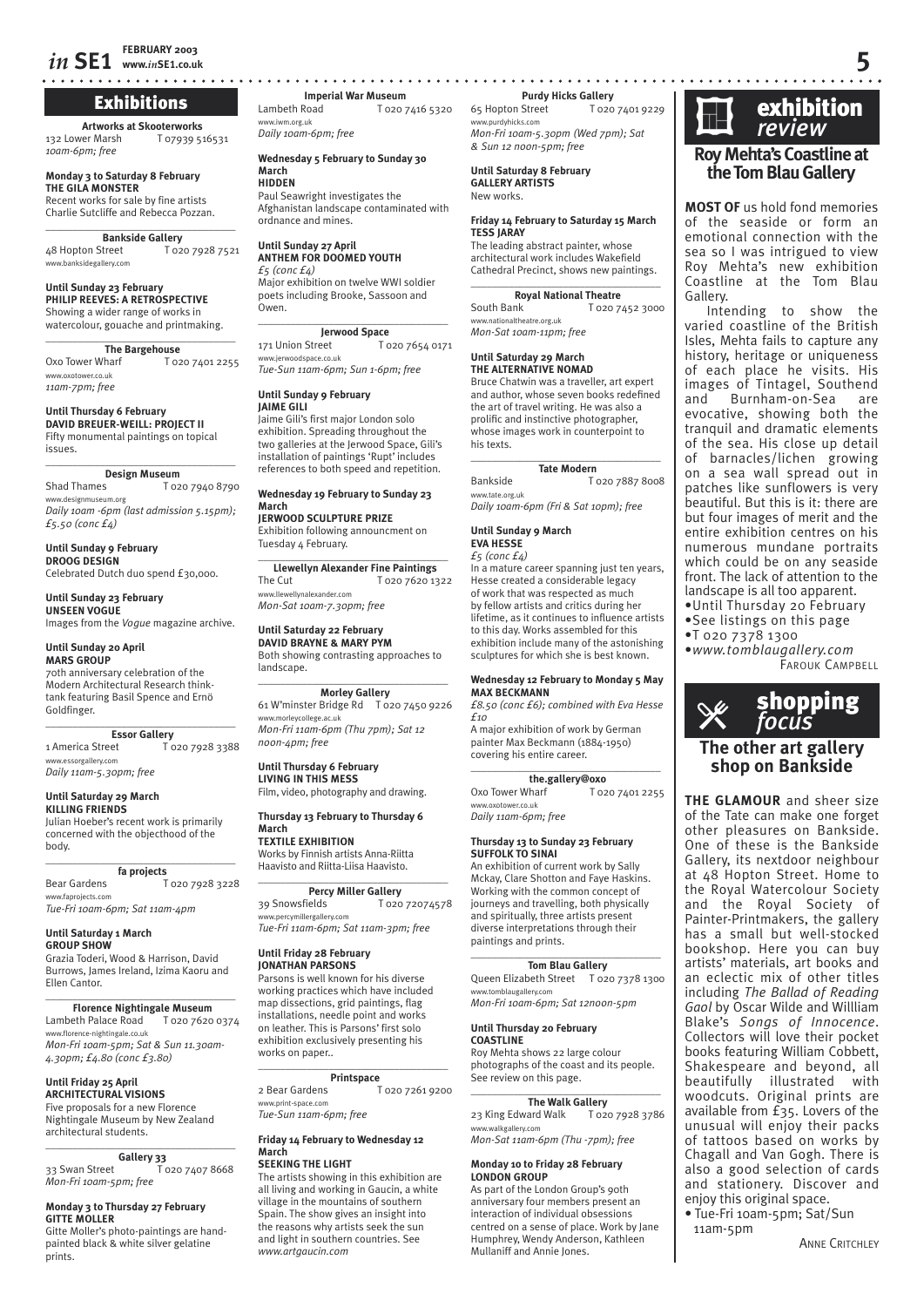# southside  *diary* c

The Centre Page Pub, on the 'wrong end' of the Millennium Bridge and featured in this month's *Eating Out*, was known to SE1's famous resident Charles Dickens. In *The Pickwick Papers* Mr Pickwick was visited in Fleet prison by his friends Winkle, Snodgrass and Tupman who ordered "a bottle or two of very good wine, for which a messenger was dispatched to the Horn Coffee House…" The name change may be regrettable but the new owners are bringing new life to a pub which was threatened with demolition as recently as 1967. Now Samantha Tahcherts-Hick from The Honest Cabbage has followed Dickens across the river – although the writer is known to have used Southwark Bridge. Artist Geoffrey Fletcher declared the pub to be "among the few survivals of the real London". \*\*\*

Should residents who live in SE1 pay even the reduced rate congestion charge? Although there is widespread support for the charge scheme most residents view it as an experiment. Is this why we are also having to pay to move around although we are not bringing extra vehicles into London? It only makes sense if the charge zone is made very large. Indeed it is likely that the eastern corner of SE1 at present escaping the charge, but probably not the increased perimeter traffic, will soon be inside the zone along with Rotherhithe and Kensington. \*\*\*

It has come as a surprise to some that the Anti-War demonstration cannot gather in Hyde Park. Unfortunately the wide expanse of grass can only be booked for events in the summer. The reason for this is that is that the grass covers an underground car park leaving the shallow surface liable to be very damp long after wet weather. This was a fear before the plan to put shops under Jubilee Gardens was cancelled.



# Music

**Cinema Organ Society** Edric Hall (SB University), Borough Rd

**Sunday 16 February ROBERT WOLFE** *3pm; £6*

Robert Wolfe on the Mighty Wurlitzer organ from the Trocadero in New Kent Road.

# **Saturday 1 March**

# **DAN BELLOMY** *7.30pm; £6*

A special recital on the Wurlitzer by Dan Bellomy from the USA.

\_\_\_\_\_*\_\_\_\_\_\_\_\_\_\_\_\_\_\_\_\_\_\_\_\_\_\_\_\_\_\_\_\_\_\_* **Southwark Cathedral**<br>**Montague Close T** 0201 T 020 7367 6700 www.dswark.org/cathedral

## **Every Monday**

**LUNCHTIME ORGAN RECITAL** *1.10pm; free* Mon 3: **Guest organist** Mon 10: **Paul Trepte** (Ely Cathedral) Mon 17: **Martin Ellis** (Dorking) Mon 24: **Peter Wright** (Southwark Cathedral)

**Every Tuesday**

# **LUNCHTIME RECITAL** *1.10pm; free*

Tue 4: **Trinity College of Music Wind Ensemble**

Tue 11: **Royal Academy of Music student** Tue 18: **String Trio** Tue 25: **Sara Leport** (piano)

# \_\_\_\_\_*\_\_\_\_\_\_\_\_\_\_\_\_\_\_\_\_\_\_\_\_\_\_\_\_\_\_\_\_\_\_*

**Purcell Room**<br> **F** 020 7960 4242 South Bank Centre www.rfh.org.uk

**Sunday 9 February SONGS OF WAR & PEACE** *7.30pm; £10 & £13* Lucy Ballard, who has strong SE1

# Church Services

**Christ Church Southwark**<br> **Chriars Road** T 020 7928 3970 27 Blackfriars Road w.christchurchsouthwark.org.uk

# **Every Thursday**

**EUCHARIST** *1.10pm* Thirty minute lunchtime Eucharist. Refreshments available in the Vaughan Room afterwards.

# *\_\_\_\_\_\_\_\_\_\_\_\_\_\_\_\_\_\_\_\_\_\_\_\_\_\_\_\_\_\_\_\_\_\_\_*  **St John's Waterloo**<br>Waterloo Road To2c

T 020 7928 2003 w.stiohnswaterloo.co.uk

**Sunday 9 February YOUTH SERVICE** *10.30am*

connections, and Mark Chambers give a one-off concert with a programme including rarely performed works by Gurney, Barber, Howells, Vaughan Williams and Betty Roe as well as the London première of Edmund Jolliffe's *The Signaller's Vision.* \_\_\_\_\_*\_\_\_\_\_\_\_\_\_\_\_\_\_\_\_\_\_\_\_\_\_\_\_\_\_\_\_\_\_\_*

**Renaissance Dancers** 27 Blackfriars Rd T 020 8671 6565

# **Saturday 15 February COME LIVE WITH ME & BE MY LOVE** *7.30pm; £17.50*

Elizabethan Feast of St Valentine dinner. Followed by costumed dancers and the opportunity to join in dancing. Event promoted by the Renaissance Dancers. Booking by 10 February essential on 020 8761 6565 or *dancers@gbz.demon.co.uk* \_\_\_\_\_*\_\_\_\_\_\_\_\_\_\_\_\_\_\_\_\_\_\_\_\_\_\_\_\_\_\_\_\_\_\_*

**St George-the-Martyr**<br>High Street T 020 7407 2796 Borough High Street w.stgeorgethemartyr.co.uk

### **Every Thursday** *LUNCHTIME CONCERTS*

Thu 6: **Trinity College of Music students** Thu 13: **Morley College** Thu 20: **Guildhall Sch of Music students** Thu 27: **Trinity College of Music students**

### **Sunday 16 February A SPECIAL CONCERT**

*6pm; free (collection for restoration fund)* A concert in memory of the late Eric Osborne, organist at St George's, who died in November. Among his many activities he organised the lunchtime recitals. . \_\_\_\_\_*\_\_\_\_\_\_\_\_\_\_\_\_\_\_\_\_\_\_\_\_\_\_\_\_\_\_\_\_\_\_*

**St John's Waterloo**<br>T o20 T O20 T 020 7928 2003 www.stjohnswaterloo.co.uk

## **Every Wednesday SOUTHBANK SINFONIA CHAMBER ENSEMBLE** *1.10pm; free*

The Southbank Sinfonia Chamber

## **Sunday 9 February OCTAVIA HILL SERVICE**

*3pm* A Choral Service commemorating the work of Octavia Hill. Broadcast on BBC Radio 4. *\_\_\_\_\_\_\_\_\_\_\_\_\_\_\_\_\_\_\_\_\_\_\_\_\_\_\_\_\_\_\_\_\_\_\_* 

**Southwark Cathedral** Montague Close T 020 7367 6700 www.dswark.org/cathedral

### **Sunday 2 February CANDLEMAS EUCHARIST** *11am*

40 days after Christmas when Mary and Joseph took new born Jesus to the Temple in Jerusalem. Includes candle procession.

### **Sunday 2 February CHORAL EUCHARIST** *6.30pm* Traditional rite Choral Eucharist.

Ensemble gives a series of lunchtime recitals.

# **Saturday 1 February**

**NEW WORLD SYMPHONY**

*7.30pm; £9 (conc £5)* Westminster Philharmonic Orchestra, conducted by Jonathan Butcher, performs Dvorak New World Symphony, Sibelius Finlandia, McCunn Land of the Mountain and Flood and Lalo Cello concerto.

# **Saturday 1 March SOUTH BANK SYMPHONY**

*7.30pm; £6 & £8 (conc £5)* Tchaikovsky Romeo & Juliet; Vaughan Williams Symphony No. 2 'A London Symphony',and Haydn Trumpet Concerto. *www.sbsymphony.co.uk*

# \_\_\_\_\_*\_\_\_\_\_\_\_\_\_\_\_\_\_\_\_\_\_\_\_\_\_\_\_\_\_\_\_\_\_\_* **Tate Modern**

Bankside T 020 7887 8888 www.tateandegglive.com

# **Friday 7 and Saturday 8 February PART, KAPOOR & SELLARS**

*Call or see website for times and prices* The London Sinfonietta and musicians from the Royal Academy of Music give the first performances of a new work by Arvo Part in the Turbine Hall. *Lament Tate*  is Arvo Part's work written in response to Anish Kapoor's soaring installation in the Turbine Hall and to Kapoor's theme of the flaying of Marsyas (the ancient musican flogged by Apollo for daring to suggest that his playing of the flute was better than the god's). Working in collaboration with Kapoor and theatre and opera director Peter Sellars, the work is designed to connect the worlds of space and sound. Sellars' staging of Antonin Artaud's *For an End to the Judgement of God* as a Pentagon Press Conference, as well as poems from June Jordan's anthology *Kissing God Goodbye* will also be performed separately on Sunday 9 and Tueday 11 February.

**St George's RC Cathedral**<br>**E** can be th Road **F** 020.79

T 020 7928 5256 www.southwark-rc-cathedral.org.uk

### **Saturday 1 February CANDLEMAS VIGIL MASS** *6pm*

First Mass of the Presentation of Our Lord

**Sunday 2 February CANDLEMAS FAMILY MASS** *10am*

**Sunday 2 February CANDLEMAS SUNG MASS** *11.30am*

**Sunday 2 February CANDLEMAS MASS** *6pm*  Modern music.

# **Nurse your weekend hangover!**

# **Morley College**

*Lifelong learning for adults in the Central London*

Weekend one-day courses in massage, nutrition, detox, or even moral philosophy throughout February at Morley College, Waterloo.

*Call or email for our course guide, or check our website for course details*

**Morley College, 61 Westminster Bridge Road, London SE1 7HT Tel** 020 7928 8501 **Fax**: 020 7928 4074 **General Email: enquiries@morleycollege.ac.uk** Morley College Ltd is a company limited by guarantee registered in England No. 2629936. Reg Charity No. 1928623

# **FEBRUARY 2003 6 www.***in***SE1.co.uk** *in* **SE1**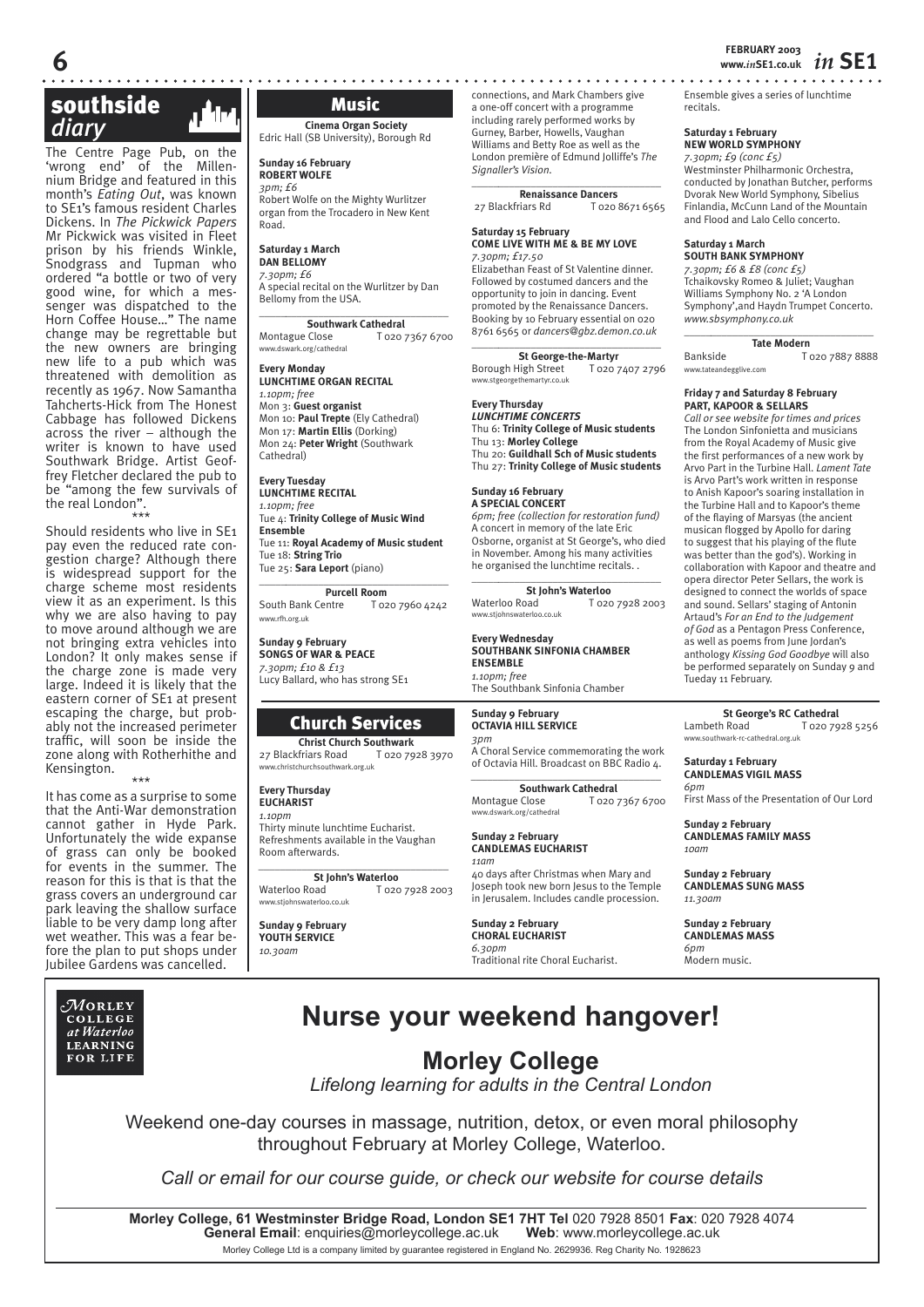# *in* **SE1** *FEBRUARY 2003 COMPONERY 2003* **www.***in***SE1.co.uk 7**

# Talks & Meetings

**Bankside Residents Forum** Bankside Hse, Sumner St T 020 7620 8565

**Monday 24 February OPEN FORUM** *6.30-8.30pm* Meeting for Bankside residents

### $\overline{\phantom{a}}$  , where  $\overline{\phantom{a}}$  , where  $\overline{\phantom{a}}$  , where  $\overline{\phantom{a}}$ **Calder Bookshop**

51 The Cut T 020 7633 0599 www.calderpublications.com

# **Thursday 6 February WAITING FOR GODOT CELEBRATION** *6.45pm; £3 (conc £1)*

John Calder talks about its history, significance and resonances today. Actors Leonard Fenton and Sean Barrett read some of the best-known scenes.

# **Thursday 13 February**

**THE GREAT MACGONAGALL AND WORSE VERSE**

*6.45pm; £3 (conc £1)* Recreation of a Theatre of Literature programme of comic verse with its original performers: Angela Pleasance, Sean Barrett and John Calder.

# **Thursday 20 February IFIGENIJA SIMONOVIC: A CELEBRATION**

*6.45pm; £3 (conc £1)* Simonovic is returning to her native Slovenia after 25 years. Chaired by Michael Horovitz and with friends, publishers and translators taking part, the poet will read from her work.

# **Thursday 27 February**

**BECKETT'S FIRST LOVE** *6.45pm; £3 (conc £1)* Leonard Fenton reads from the novella.

# Events for Children

**Design Museum**<br>To<sub>2</sub> T T 020 7940 8790 www.designmuseum.org

# **Sundays 16 & 23 February**

**MAKE A MODERN CHAIR** Leading furniture designers help 6-12 year old children make a model chair to take home. Booking essential.

 $\overline{\phantom{a}}$  , and the set of the set of the set of the set of the set of the set of the set of the set of the set of the set of the set of the set of the set of the set of the set of the set of the set of the set of the s **Golden Hinde**<br>Cathedral Street T T 08700 11 8700 www.goldenhinde.co.uk

# **Friday 15 February LIVE HISTORY**

*5pm; £33* A night on the Golden Hinde to be transported back to the days of Francis Drake. Sixteenth century sailors' clothes, bedding and food are provided. Families welcome.

# **Tuesday 18 & Thursday 20 February DRAMA WORKSHOPS**

*1.30pm; £12*  Join the 16th-century crew of the Golden Hinde by taking on the identity of an Elizabethan. Three hour workshop for 6-12 year olds. Booking essential.

## **Friday 21 February STORYTELLING**

*11am & 1.30pm; child £3 (accompanying adult £1)*  During the course of one hour the story unfolds at various activity locations on the ship. Suitable for ages 5 to 9.

### $\overline{\phantom{a}}$  , and the set of the set of the set of the set of the set of the set of the set of the set of the set of the set of the set of the set of the set of the set of the set of the set of the set of the set of the s **HMS** *Belfast*

Tooley Street T 020 7940 6300 www.iwm.org.uk/belfast

### **Monday 17 to Sunday 23 February GUARDIANS OF FREEDOM** *Approx every hour 10am-5pm; £5.80*

**Old Operating Theatre, Museum & Herb** 

**Garret** 9a St Thomas' Street T 020 7955 4791 ww.thegarret.org.uk

**Sunday 2 February THE HERBAL SANCTUARY** *2.30pm; £3.75 (conc £2.75)*

Exploring the 300 year old Herb Garret.  $\overline{\phantom{a}}$  , and the set of the set of the set of the set of the set of the set of the set of the set of the set of the set of the set of the set of the set of the set of the set of the set of the set of the set of the s **Southbank Against the War**

Christ Church, B'friars Rd T 07986 477899 www.waterloo4peace.org.uk

### **Wednesday 5 February DON'T ATTACK IRAQ** *6.30pm; free*

Speakers include Jeremy Corbyn MP, Simon Chapman (Southwark FBU) and John Rees (National Stop The War Coalition).

# $\overline{\phantom{a}}$  , and the set of the set of the set of the set of the set of the set of the set of the set of the set of the set of the set of the set of the set of the set of the set of the set of the set of the set of the s **Southwark Cathedral**<br>Montague Close T 020

T 020 8691 8884

# **Wednesday 12 February PHONE MASTS**

*6.30pm; free* Meeting to discuss implications of allowing phone masts on church towers and other buildings. SCARE is the London and Southwark Churches Action Re: the Environment.

 $\overline{\phantom{a}}$  , and the set of the set of the set of the set of the set of the set of the set of the set of the set of the set of the set of the set of the set of the set of the set of the set of the set of the set of the s **West Bermondsey Community Forum** Charterhouse, 40 Tabard Street

## **Wednesday 12 February WEST BERMONDSEY FORUM** *6.30pm*

A steering group meeting open to all living in the area bounded by Borough High Street, Guy's Hospital, Tower Bridge Road, New Kent Road and Harper Road.

*(accompanied child under 16 free)* Actors from the Museum of the Moving Image are onboard performing this special role-play activity. It is 1959 - with refit complete, Lieutenant Commander Selby is delighted to show members of the public around the ship, which is now even equipped to stand nuclear attack, and recount his experiences of the Korean campaign, before HMS *Belfast* sails off once more for the Far East. But not everyone in his group are casual visitors… Suitable for families.

# $\_$ **Imperial War Museum**<br>7 020 T

T 020 7416 5320 www.iwm.org.uk

### **Saturday 15 February to Sunday 2 March IT'S A LONG WAY TO TIPPERARY!** *11am to 3.30pm; free*

Meet a 'Tommy', an ordinary soldier from the First World War. An actor in role will help to explain what it was like to live and fight in the trenches of the Western Front.

# **Monday 17 to Friday 21 February FOR THE MOST CONSPICUOUS VALOUR**

*11am to 4pm; free* Using ideas from traditional medals, such as the Victoria Cross and George Cross Gallery, children design and make your own. All materials provided.

**Saturday 22 and Sunday 23 February DO TOUCH THE EXHIBITS**

# *11.30am & 2.30pm; free*

A chance to handle and learn more about artefacts from the First and Second World Wars.

\_\_\_\_\_\_\_\_\_\_\_\_\_\_\_\_\_\_\_\_\_\_\_\_\_\_\_\_\_\_\_\_\_\_\_ **Royal National Theatre**<br>**Routh Bank T** 020.7 T 020 7452 3000 www.nationaltheatre.org.uk

**Monday 17 & Tuesday 18 February LABYRINTH: MYSTERY OF THE MONSTER IN THE MAZE**

# Guided Walks & Tours

# **City Secrets Walks**

T 020 8348 9022

**Mondays & Fridays SHAKESPEARE CITY WALK** *Meet 11am Blackfriars Station; £6* Actor and researcher Declan McHugh leads a 90 minute guided walk featuring Shakespearean connections.

 $\overline{\phantom{a}}$  , and the set of the set of the set of the set of the set of the set of the set of the set of the set of the set of the set of the set of the set of the set of the set of the set of the set of the set of the s

**The Lambeth Walk** T 020 7435 4782

## **Every Tuesday THE LAMBETH WALK**

*Meet 11am Lambeth North stn; £5 (conc £4)* Featuring The Railway Children, the Stars & Stripes and a famous pottery.  $\overline{\phantom{a}}$  , and the set of the set of the set of the set of the set of the set of the set of the set of the set of the set of the set of the set of the set of the set of the set of the set of the set of the set of the s

**Stepping Out** T 020 8881 2933

# www.walklon.ndirect.co.uk

**Every Sunday**

# **BROTHELS, BISHOPS & BARDS** *Meet 11am at Monument stn; £5 (conc £4)* Hear Bankside tales about geese that

were not hirds, stews that were not food and a notorious prison in Clink Street.

### **Every Wednesday BYWAYS OF WATERLOO**

*Meet 11am at Lambeth North stn; £5 (conc £4)* A tour around a network of pretty streets with a lot of history.

# **Sunday 16 February**

**SECRET SOUTHWARK** *Meet 10.30am at Borough stn; £5 (conc £4)* Squares, almshouses, cottages and industry away from the famous sites.

# *11.30am & 2.30pm; £5*

Wee Stories Theatre for Children presents this award-winning show telling the story of Theseus and the Minotaur using a blend of energetic storytelling, live music and comedy. Andy Cannon and David Trouton make ingenious use of props and recruit additional cast members from their young audience. Suitable for ages 6+.

# **Wednesday 19 to Friday 21 February GROOVY NOT GRAVY**

# *11.30am & 2pm;*

The Chipolatas present their legendary 50 minute children's show. Working skilfully with their audience, they produce a fastpaced performance featuring rip-roaring energy, loony tunes, sparkling circus skills, stories, songs and riotous routines. Suitable for ages 6+.

### $\overline{\phantom{a}}$  , and the set of the set of the set of the set of the set of the set of the set of the set of the set of the set of the set of the set of the set of the set of the set of the set of the set of the set of the s **Tate Modern**

Bankside T 020 7887 3959 www.tate.org.uk

# **Every Sunday**

**ARTSPACE** *12 noon-5pm*

Drop-in art activities. Also Thursdays 20 and 27 February 11am-4pm.

# **Every Sunday**

**START** *11am-5pm; free* A drop-in for those aged 5+. Explore modern art by matching clues, turning spinning discs or trying double-sided jigsaws. A fun way to discover more about art. A form of identification must be produced for security. Also Wednesday 19 February.

# **Saturday 15 February**

**TATE TALES** *11am-12.30pm; free* Meet in the Clore Education Centre for interactive storytelling around the gallery. Aged 5+.

# Special Events

**Blackfriars Settlement** 1-5 Rushworth Street

## **Saturday 22 February BEAT WINTER BLUES JUMBLE SALE**

*11am-2pm; 20p* Special jumble sale at Blackfriars' new building. **\_\_\_\_\_\_\_\_\_\_\_\_\_\_\_\_\_\_\_\_\_\_\_\_\_\_\_\_\_\_\_\_\_\_\_**

**City Hall** The Queen's Walk T 020 7983 4100 www.london.gov.uk

# **Saturday 1, Sunday 2, Saturday 15 & Sunday 16 February**

**OPEN DAY: LONDON'S LIVING ROOM** *Saturday 9am-1pm, Sunday 2pm-6pm; free*

More opportunities to visit London's Living Room, the viewing area at the top of City Hall. *\_\_\_\_\_\_\_\_\_\_\_\_\_\_\_\_\_\_\_\_\_\_\_\_\_\_\_\_\_\_\_\_\_\_\_* 

**Contemplative Outreach UK** Felton Hall George Row T 020 7252 2453

# **Saturday 22 February CENTERING PRAYER**

**Saturday 8 February GEOIDS QUIZ NIGHT**

**Thursday 6 February GUN SALUTE** *1pm*

www.dswark.org/cathedral **Saturday 22 February CATHEDRAL OPEN DAY**

*10am-4pm*

shop.

Fields.

*10am-4pm; £10* An introduction to centering prayer (prayer of the Heart). Tea and coffee provided. Participants should bring packed lunch.

### **\_\_\_\_\_\_\_\_\_\_\_\_\_\_\_\_\_\_\_\_\_\_\_\_\_\_\_\_\_\_\_\_\_\_\_ New Arch Theatre**

Lower Road (under Waterloo stn) www.communigate.org.uk/london/geoids

*7pm; £7.50 including fish & chips* Organised by local musical theatre group Geoids. Teams welcome or will be made up on the night. Contact Stuart Matthews on 020 8257 1880 (home) or 07970 890 028 (mobile) or Mark Pullin and Tudur Eames on 020 8265 7079 to book places. **\_\_\_\_\_\_\_\_\_\_\_\_\_\_\_\_\_\_\_\_\_\_\_\_\_\_\_\_\_\_\_\_\_\_\_ Pool of London**

Gun salute fired across the Thames from Tower of London to mark the 51st anniversary of the Queen's accession. Best views from Tower Bridge and Potters

Literary tours of cathedral. 20% off Refectory prices when you spend £10 in

> **Rotherhithe Society 21-22 Smith Close SE16 5PB** offers private accommodation within a very sheltered housing unit for elderly people who are reasonably fit but who no longer wish or feel able to live alone. Two meals are provided daily. Residents are welcome for long or short term stays to suit their own situations and the needs of their families, for example, for holidays. More information phone Brenda Crawley 020 7231 5946

Abbeyfield

*\_\_\_\_\_\_\_\_\_\_\_\_\_\_\_\_\_\_\_\_\_\_\_\_\_\_\_\_\_\_\_\_\_\_\_*  **Southwark Cathedral**<br>7 020

T 020 7367 6700